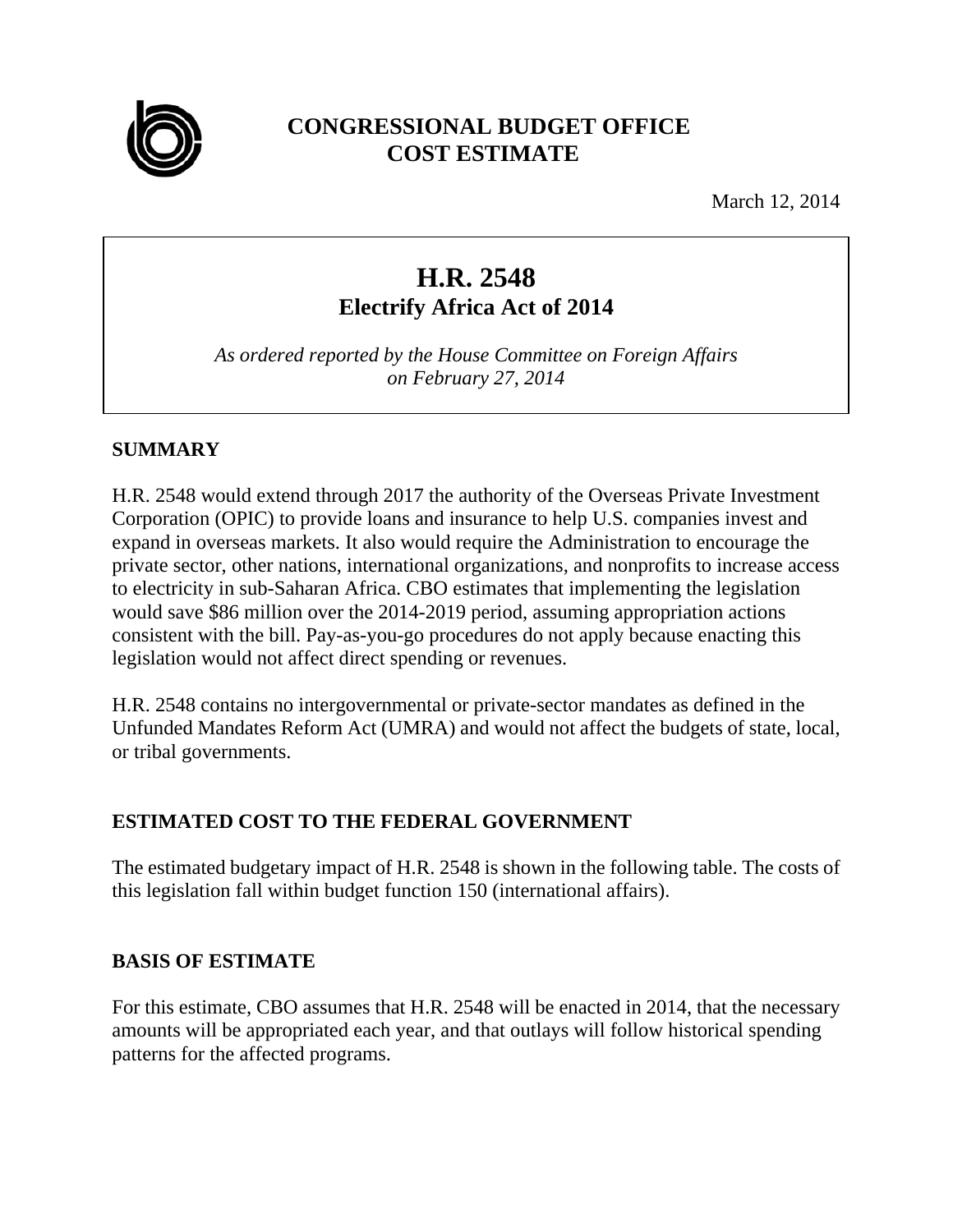|                                                      | By Fiscal Year, in Millions of Dollars |                |                |                |                  |                  |                           |
|------------------------------------------------------|----------------------------------------|----------------|----------------|----------------|------------------|------------------|---------------------------|
|                                                      | 2014                                   | 2015           | 2016           | 2017           | 2018             | 2019             | $\overline{2014}$<br>2019 |
| <b>CHANGES IN SPENDING SUBJECT TO APPROPRIATION</b>  |                                        |                |                |                |                  |                  |                           |
| Reauthorizing OPIC<br><b>Administrative Expenses</b> |                                        |                |                |                |                  |                  |                           |
| <b>Estimated Authorization Level</b>                 | $\boldsymbol{0}$                       | $\overline{2}$ | 32             | 41             | 41               | 10               | 126                       |
| <b>Estimated Outlays</b>                             | $\Omega$                               | $\overline{2}$ | 27             | 39             | 40               | 14               | 122                       |
| Positive Subsidy Costs for Loans                     |                                        |                |                |                |                  |                  |                           |
| <b>Estimated Authorization Level</b>                 | $\boldsymbol{0}$                       | 27             | 28             | 28             | $\mathbf{0}$     | $\mathbf{0}$     | 83                        |
| <b>Estimated Outlays</b>                             | $\theta$                               | 1              | 5              | 13             | 17               | 16               | 52                        |
| Negative Subsidies for Loans                         |                                        |                |                |                |                  |                  |                           |
| <b>Estimated Authorization Level</b>                 | $\mathbf{0}$                           | $-18$          | -64            | $-80$          | $-74$            | $-29$            | $-265$                    |
| <b>Estimated Outlays</b>                             | $\boldsymbol{0}$                       | $-18$          | $-64$          | $-80$          | $-74$            | $-29$            | $-265$                    |
| <b>Insurance Programs</b>                            |                                        |                |                |                |                  |                  |                           |
| <b>Estimated Authorization Level</b>                 | $\boldsymbol{0}$                       | $-1$           | $-2$           | $-2$           | $\boldsymbol{0}$ | $\boldsymbol{0}$ | $-5$                      |
| <b>Estimated Outlays</b>                             | $\overline{0}$                         | $\ast$         | $-1$           | $-2$           | $-1$             | $-1$             | $-5$                      |
| Subtotal for Reauthorizing OPIC                      |                                        |                |                |                |                  |                  |                           |
| <b>Estimated Authorization Level</b>                 | $\boldsymbol{0}$                       | 10             | -6             | $-13$          | $-33$            | $-19$            | $-61$                     |
| <b>Estimated Outlays</b>                             | $\overline{0}$                         | $-15$          | $-33$          | $-30$          | $-18$            | *                | $-96$                     |
| <b>Inspector General</b>                             |                                        |                |                |                |                  |                  |                           |
| <b>Estimated Authorization Level</b>                 | ∗                                      | $\overline{c}$ | $\overline{c}$ | $\overline{c}$ | 2                | $\sqrt{2}$       | 10                        |
| <b>Estimated Outlays</b>                             | $\ast$                                 | $\mathbf{1}$   | $\mathfrak{D}$ | $\mathfrak{D}$ | $\overline{2}$   | $\overline{2}$   | $\mathbf{Q}$              |
| Promoting Access to Electricity                      |                                        |                |                |                |                  |                  |                           |
| <b>Estimated Authorization Level</b>                 | $\ast$                                 | $\ast$         | $\ast$         | $\ast$         | $\ast$           | $\ast$           | $\mathbf{1}$              |
| <b>Estimated Outlays</b>                             | $\ast$                                 | $\ast$         | $\ast$         | $\ast$         | $\ast$           | $\ast$           | $\mathbf{1}$              |
| <b>Total Changes</b>                                 |                                        |                |                |                |                  |                  |                           |
| <b>Estimated Authorization Level</b>                 | $\ast$                                 | 12             | -4             | -11            | $-31$            | $-17$            | $-50$                     |
| <b>Estimated Outlays</b>                             | $\ast$                                 | $-14$          | $-31$          | $-28$          | $-16$            | $\overline{2}$   | $-86$                     |

Note: OPIC = Overseas Private Investment Corporation; \* = between -\$500,000 and \$500,000.

#### **Reauthorizing OPIC**

OPIC assists U.S. companies to expand and invest overseas by providing direct loans, loan guarantees, and insurance. OPIC's authority to enter into new agreements expires at the end of fiscal year 2014; however, under current law, it would continue to operate for some years after that date to service its existing contracts. Section 8 would extend OPIC's authority to enter into new contracts through 2017.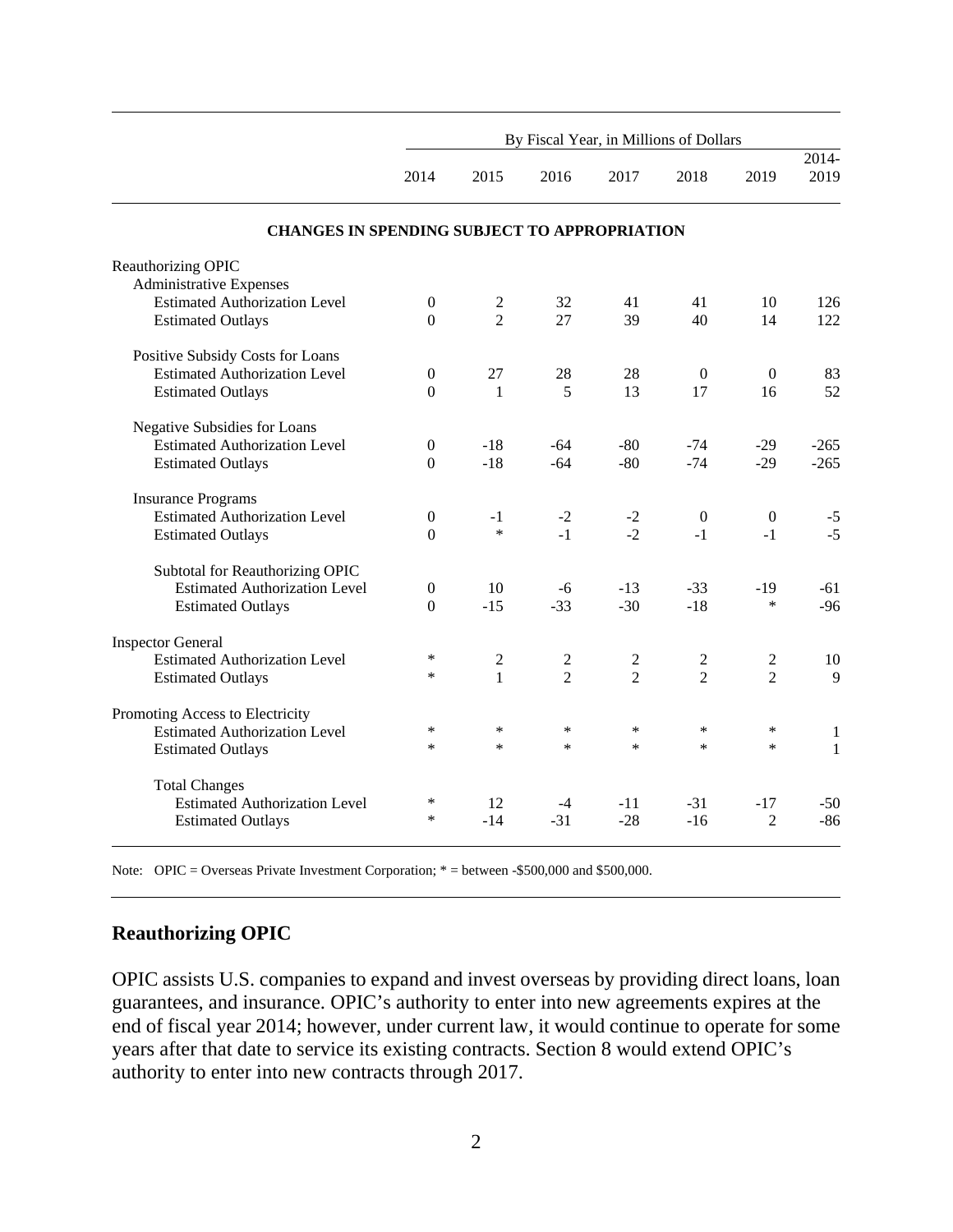The bill would not authorize the appropriation of specific amounts. CBO assumes that appropriations would continue for both the administrative costs and the subsidy costs of new loans and guarantees as defined in the Federal Credit Reform Act (FCRA).<sup>1</sup> Some of the loans OPIC provides yield a net budgetary savings under the cost formula specified in FCRA, which requires that the expected government cash flows be discounted using the rates on Treasury securities of comparable maturity. In recent years, OPIC has generated sufficient receipts through such loans with negative subsidies to more than offset its other costs.

CBO estimates that implementing section 8 would yield net savings of \$96 million over the 2015-2019 period, assuming appropriation actions consistent with the bill. The components of that estimate are discussed below.

**Administrative Expenses.** Based on information from OPIC, CBO estimates that under current law the agency would begin reduce its staffing in 2015 but severance payments would keep administrative expenses at the current level (\$63 million) in that year. Thus, under the bill, CBO estimates that reauthorizing OPIC would require additional appropriations of only \$2 million in 2015 for administrative expenses. Over the 2015-2017 period, CBO estimates that OPIC's total administrative expenses would grow by 2 percent each year. In 2018, when its authorization would expire, CBO estimates that severance payments associated with staff reductions would keep administrative expenses at the same level as in 2017 but that by 2019 the additional amounts needed would begin to decline. Assuming appropriation of the estimated amounts, CBO estimates that under section 8 administrative expenses would increase by \$122 million over the 2015-2019 period.

**Positive Subsidy Costs.** CBO estimates that in 2015 OPIC would require appropriations of \$27 million for the subsidy cost of new agreements (that amount is identical to the enacted level for 2014). Based on information from OPIC about its recent and projected growth, CBO estimates that over the 2015-2017 period the subsidy appropriations that OPIC would require would grow by 2 percent each year. Starting in 2018, when OPIC's authorization to provide new loans and insurance would expire, it would not need a subsidy appropriation. Assuming appropriation of the necessary amounts, CBO estimates that subsidy costs under section 8 would increase by \$52 million over the 2015-2019 period.

**Negative Subsidies.** Some of OPIC's loan programs have lower default rates and higher fees than its other products and, thus, generate net collections to the government. Based on information from OPIC, CBO estimates that under section 8 it would collect an additional \$18 million in 2015 and \$265 million over the 2015-2019 period.

 $\overline{a}$ 

<sup>1.</sup> Under the Federal Credit Reform Act of 1990, the subsidy cost of a direct loan or loan guarantee is the net present value of estimated payments by the government to cover defaults and delinquencies, interest subsidies, or other expenses, offset by any payments to the government, including origination fees, other fees, penalties, and recoveries on defaulted loans. The net present value does not include the cost of market risk. Such subsidy costs are recorded in the budget when the loans are disbursed.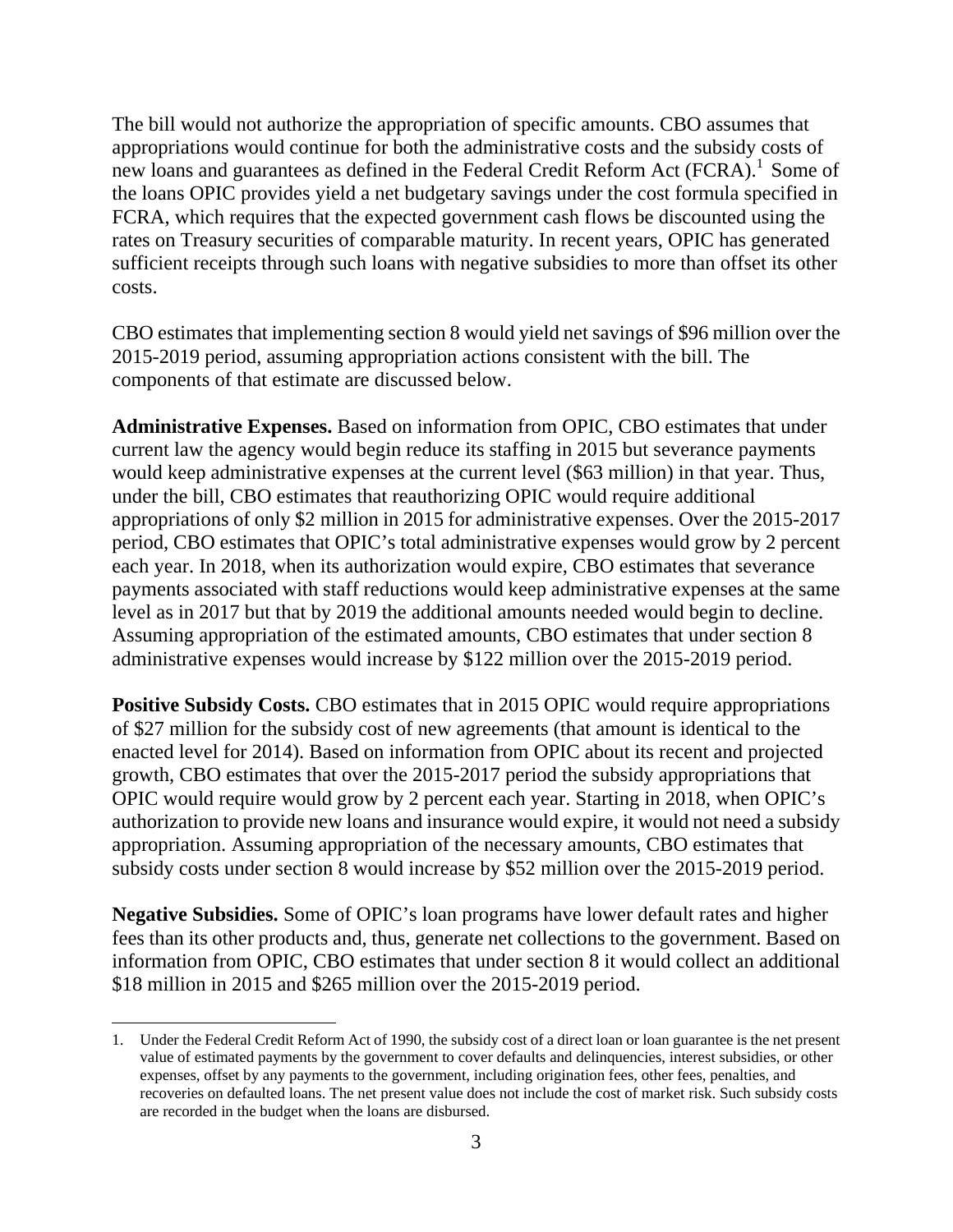**Insurance Programs.** OPIC's insurance programs offer protection against political risks associated with investing overseas such as expropriation, political violence or civil strife, and currency inconvertibility. Information from OPIC suggests that most policies have terms of 20 years and that reauthorizing OPIC for three years would cause only small changes in net collections. CBO estimates that under section 8 OPIC would collect an additional \$5 million over the 2015-2019 period.

#### **Inspector General**

Section 8 also would establish an Inspector General (IG) for OPIC. Currently, the IG for the United States Agency for International Development (USAID) covers OPIC's programs. Based on information from OPIC, CBO estimates that the agency would hire one IG and three support staff and would contract out certain functions such as financial auditing. After including costs for compensation, office space, travel, and other expenses and adjusting for lower costs for the USAID IG, CBO estimates that implementing that requirement would cost about \$9 million over the 2015-2019 period, assuming appropriation of the necessary amounts.

#### **Promoting Access to Electricity**

H.R. 2548 would require the Administration to encourage the private sector, other nations, international organizations, and nonprofits to increase access to electricity in sub-Saharan Africa. In June 2013, the President announced a new initiative, dubbed "Power Africa," to double access to power in sub-Saharan Africa. Several federal entities, including OPIC, USAID, the United States Trade and Development Agency, the Millennium Challenge Corporation, and the Export-Import Bank are tasked with providing technical assistance, loans, insurance, grants, and other types of assistance to implement that initiative. Based on information from some of those entities, CBO expects that most of the bill's requirements relating to promoting access to electricity will be implemented under that initiative. CBO estimates that implementing new requirements, such as the development of a comprehensive strategy and subsequent reports to the Congress, would cost less than \$500,000 each year and total \$1 million over the 2014-2019 period, assuming the availability of appropriated amounts.

#### **PAY-AS-YOU-GO CONSIDERATIONS**: None.

#### **INTERGOVERNMENTAL AND PRIVATE-SECTOR IMPACT**

H.R. 2548 contains no intergovernmental or private-sector mandates as defined in UMRA and would not affect the budgets of state, local, or tribal governments.